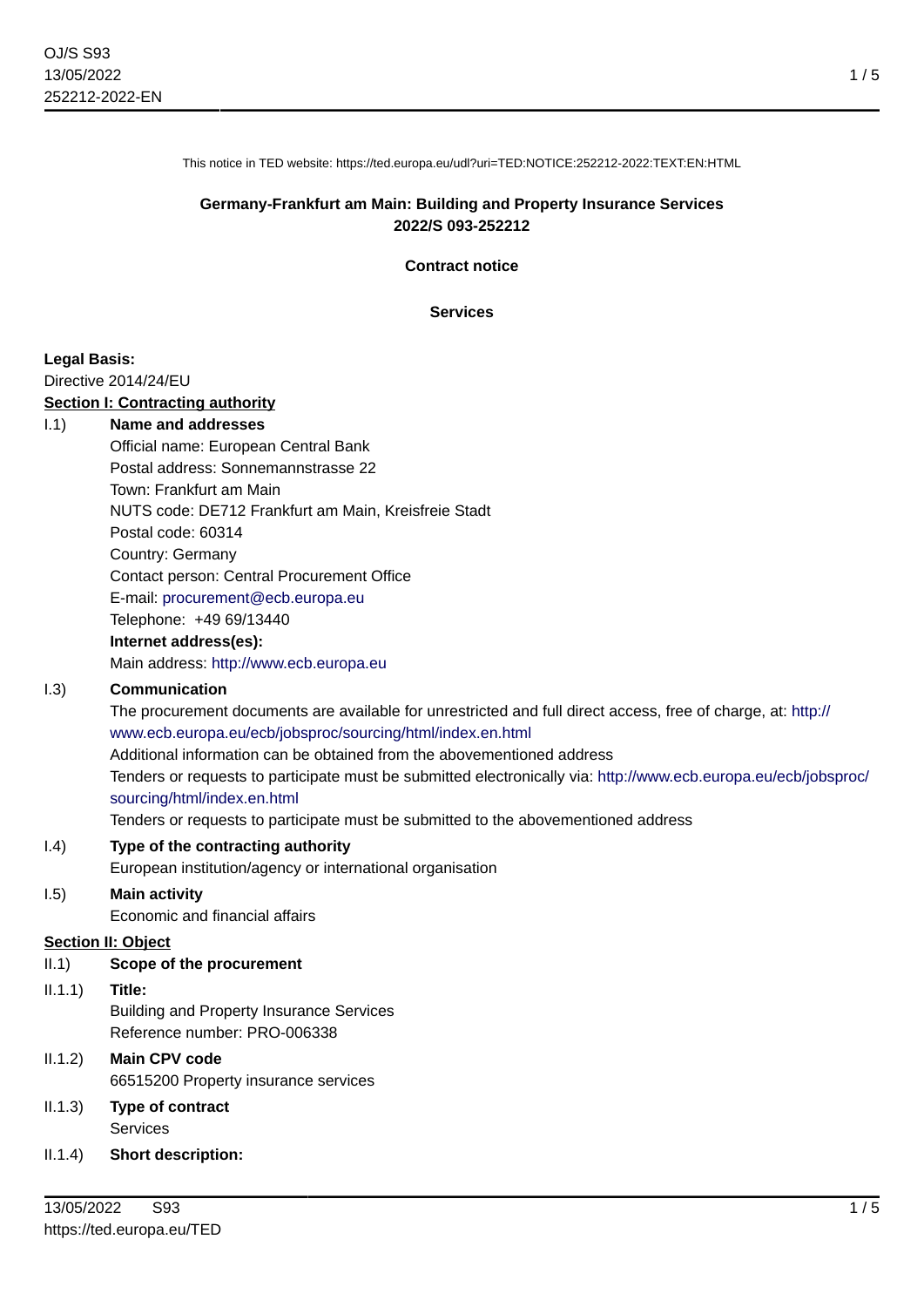The European Central Bank (ECB) is seeking through this tender procedure suppliers for the provision of insurance services for the building and properties of the ECB.

## II.1.5) **Estimated total value**

Value excluding VAT: 4 000 000.00 EUR

#### II.1.6) **Information about lots** This contract is divided into lots: no

### II.2) **Description**

## II.2.2) **Additional CPV code(s)**

66510000 Insurance services 66515100 Fire insurance services

## II.2.3) **Place of performance** NUTS code: DE712 Frankfurt am Main, Kreisfreie Stadt

## II.2.4) **Description of the procurement:**

The building and property insurance to be provided by the contractor(s) ('Contractor') shall cover all buildings and related properties owned by the ECB. The property value amounts to around EUR 1 200 000 000-EUR 1 500 000 000 (exact figures will be provided with the invitation to tender). The insurance covers the original value (Neuwert) against different hazards, including a.o. fire, water, storm and theft. The full details of the coverage are available in the tender documents. Terror insurance is not covered under this Contract as the ECB tenders this contract separately. It is possible to tender for a leading offer (Führungsangebot) and/or for an offer for participation (Beteiligungsangebot).

### II.2.5) **Award criteria**

#### Criteria below

Quality criterion - Name: subscription rate of the insurance sum / Weighting: 20 Price - Weighting: 80

### II.2.6) **Estimated value**

Value excluding VAT: 4 000 000.00 EUR

# II.2.7) **Duration of the contract, framework agreement or dynamic purchasing system** Duration in months: 48

This contract is subject to renewal: no

## II.2.9) **Information about the limits on the number of candidates to be invited**

Envisaged minimum number: 1 Maximum number: 99 Objective criteria for choosing the limited number of candidates: All candidates passing the formal, exclusion and selection criteria will be invited to submit an offer.

### II.2.10) **Information about variants** Variants will be accepted: no

II.2.11) **Information about options** Options: no

## II.2.13) **Information about European Union funds**

The procurement is related to a project and/or programme financed by European Union funds: no

## II.2.14) **Additional information**

The estimated value is a best estimate based on adjusted property value and current contract terms. The final contract value will be determined by the offered fees in proportion to the insured property value.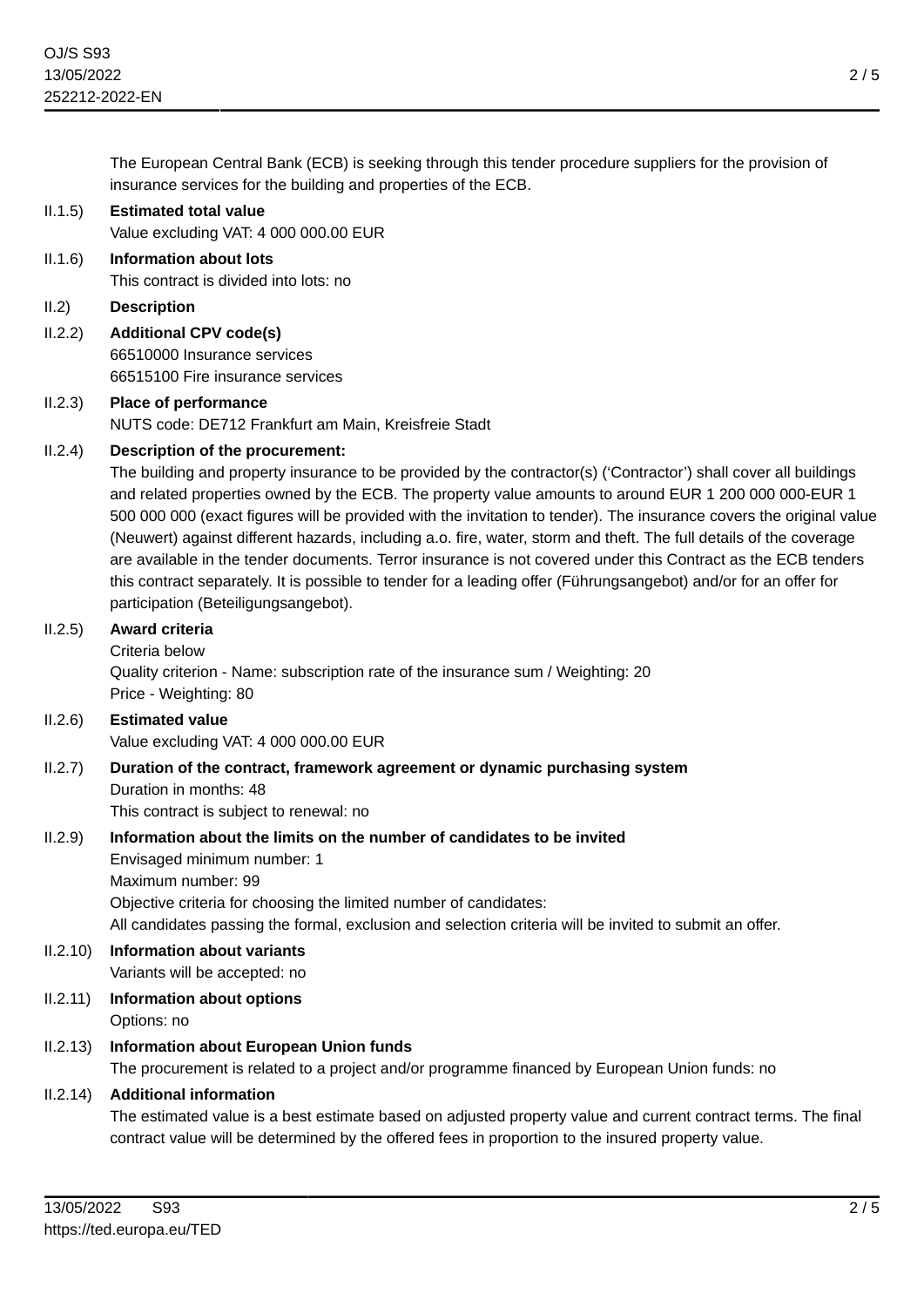|          | Section III: Legal, economic, financial and technical information                                                                                                                                                                                      |
|----------|--------------------------------------------------------------------------------------------------------------------------------------------------------------------------------------------------------------------------------------------------------|
| III.1)   | <b>Conditions for participation</b>                                                                                                                                                                                                                    |
| III.1.2) | <b>Economic and financial standing</b><br>Selection criteria as stated in the procurement documents                                                                                                                                                    |
| III.1.3) | <b>Technical and professional ability</b><br>Selection criteria as stated in the procurement documents                                                                                                                                                 |
| III.2)   | <b>Conditions related to the contract</b>                                                                                                                                                                                                              |
| III.2.1) | Information about a particular profession<br>Execution of the service is reserved to a particular profession<br>Reference to the relevant law, regulation or administrative provision:<br>Insurance providers under supervision of a public authority. |
|          | <b>Section IV: Procedure</b>                                                                                                                                                                                                                           |
| IV.1)    | <b>Description</b>                                                                                                                                                                                                                                     |
| IV.1.1)  | Type of procedure<br>Competitive procedure with negotiation                                                                                                                                                                                            |
| IV.1.3)  | Information about a framework agreement or a dynamic purchasing system                                                                                                                                                                                 |
| IV.1.5)  | Information about negotiation<br>The contracting authority reserves the right to award the contract on the basis of the initial tenders without<br>conducting negotiations                                                                             |
| IV.1.8)  | Information about the Government Procurement Agreement (GPA)<br>The procurement is covered by the Government Procurement Agreement: no                                                                                                                 |
| IV.2)    | <b>Administrative information</b>                                                                                                                                                                                                                      |
| IV.2.2)  | Time limit for receipt of tenders or requests to participate<br>Date: 03/06/2022<br>Local time: 12:00                                                                                                                                                  |
| IV.2.3)  | Estimated date of dispatch of invitations to tender or to participate to selected candidates<br>Date: 05/07/2022                                                                                                                                       |
| IV.2.4)  | Languages in which tenders or requests to participate may be submitted:<br>German, English                                                                                                                                                             |
| IV.2.6)  | Minimum time frame during which the tenderer must maintain the tender<br>Duration in months: 3 (from the date stated for receipt of tender)                                                                                                            |
|          | <b>Section VI: Complementary information</b>                                                                                                                                                                                                           |
| VI.1)    | <b>Information about recurrence</b><br>This is a recurrent procurement: no                                                                                                                                                                             |
| VI.2)    | Information about electronic workflows<br>Electronic invoicing will be accepted                                                                                                                                                                        |
| VI.3)    | <b>Additional information:</b>                                                                                                                                                                                                                         |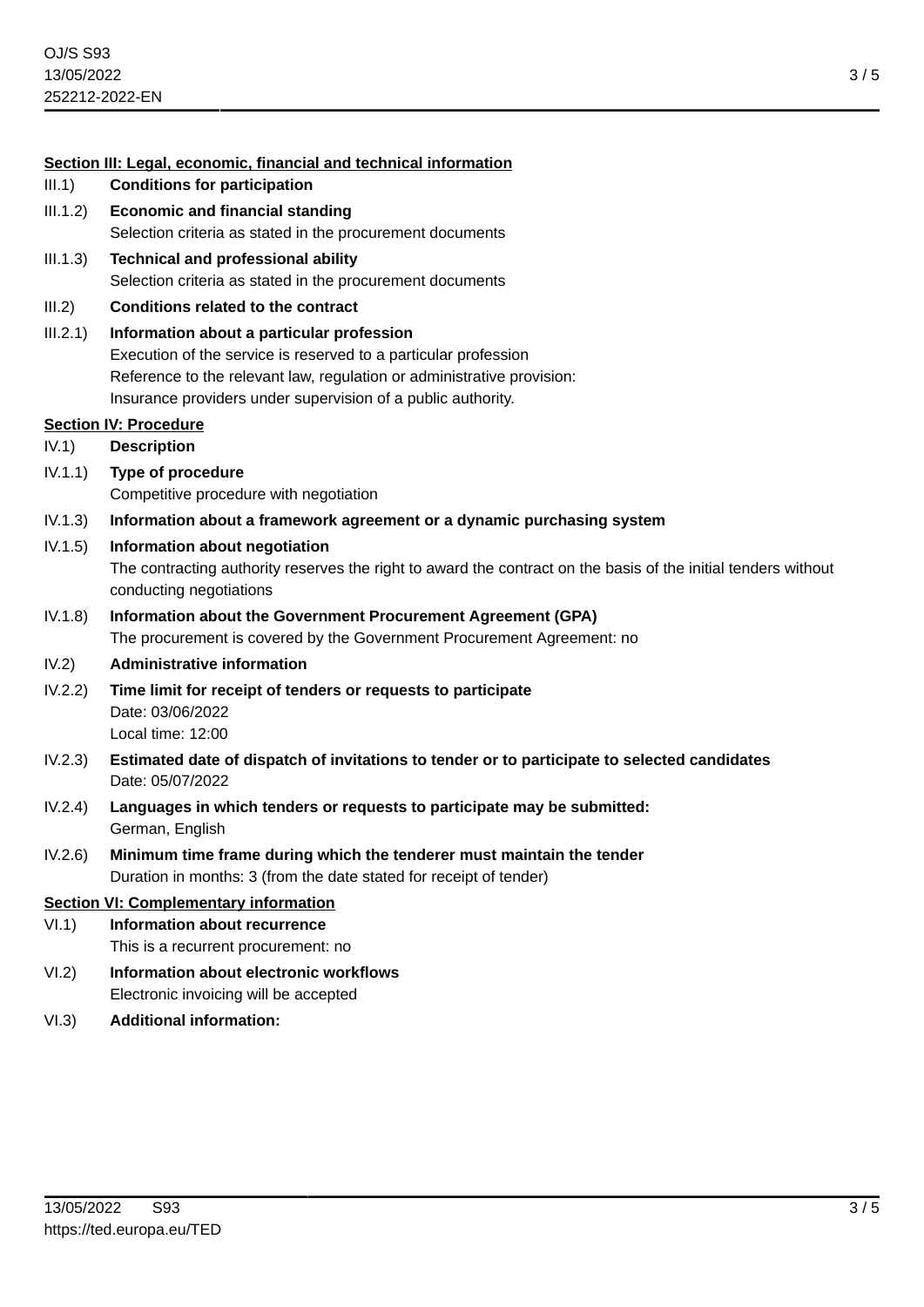This tender procedure is conducted via the ECB's electronic tendering system (e-tendering) which can be accessed via the following internet address:

## <http://www.ecb.europa.eu/ecb/jobsproc/sourcing/html/index.en.html>

If you have not used the ECB's electronic tendering system before, you need to register via the above link (click on 'Register'). Subsequently to the registration, you will receive an automated notification with your user credentials to log in (click on 'Login') and to access the tender documentation. Please note that:

— A registration to the above system is only required once and you can reuse your user credentials in all future procedures of the ECB which are conducted via the above system. Therefore, please keep your user credentials for the future;

— In case you should have participated in previous ECB tender procedure(s) in the past which were conducted via the ECB's prior online system, you nevertheless need to register once to the ECB's electronic tendering system under the above address;

— Your mere registration does not constitute an application/tender. You must submit your application/tender via the ECB's electronic tendering system as further instructed in the application/tender documentation.

The system reference number for the above procurement is: RFX-PT-2022-000020: PRO-006338-R1-Property insurance

To download the tender documents, log on to the ECB's electronic tendering system with your login and password. Expand the field 'Public Tenders – Upcoming Events'. Click on 'Click to request an invitation to this event' for the above procedure and close the new window which opens. Once the request is completed (this can take a few minutes), the status of the participation request will change to 'Invited' and the RFx documentation will be accessible via the RFx tab.

Under the above link you also find user guides for detailed information on how to use the system and contact details for technical support.

Should you require technical help when using the system, please contact the ECB's technical support .team at [sourcing.support@ecb.europa.eu](mailto:sourcing.support@ecb.europa.eu) by quoting the reference number and the problem experienced.

Any other queries relating to this procurement procedure and the content of the procurement documentation shall be submitted as message via the ECB's e-tendering system (under the tab 'Discussion').

The ECB endeavours to answer all queries as quickly as possible but cannot guarantee a minimum time response. The ECB shall not be bound to reply to queries received less than seven calendar days before the time-limit for the submission of tenders.

The tender procedure shall be open on equal terms to all natural or legal persons resident or located in the European Union and to all natural and legal persons resident or located in a country which has ratified the World Trade Organisation Agreement on Government Procurement or has concluded with the European Union a bilateral agreement on procurement under the conditions laid down in the said agreements.

The tender procedure is conducted in accordance with Decision ECB/2016/2 laying down the Rules on Procurement (as amended), available on the ECB website at [https://www.ecb.europa.eu/ecb/legal/1001/](https://www.ecb.europa.eu/ecb/legal/1001/procurement/html/index.en.html) [procurement/html/index.en.html](https://www.ecb.europa.eu/ecb/legal/1001/procurement/html/index.en.html)

## VI.4) **Procedures for review**

## VI.4.1) **Review body**

Official name: Procurement Review Body of the European Central Bank, c/o Legal Advice Team Postal address: Sonnemannstrasse 22 Town: Frankfurt am Main Postal code: 60314 Country: Germany Telephone: +49 6913440 Internet address: <http://www.ecb.europa.eu>